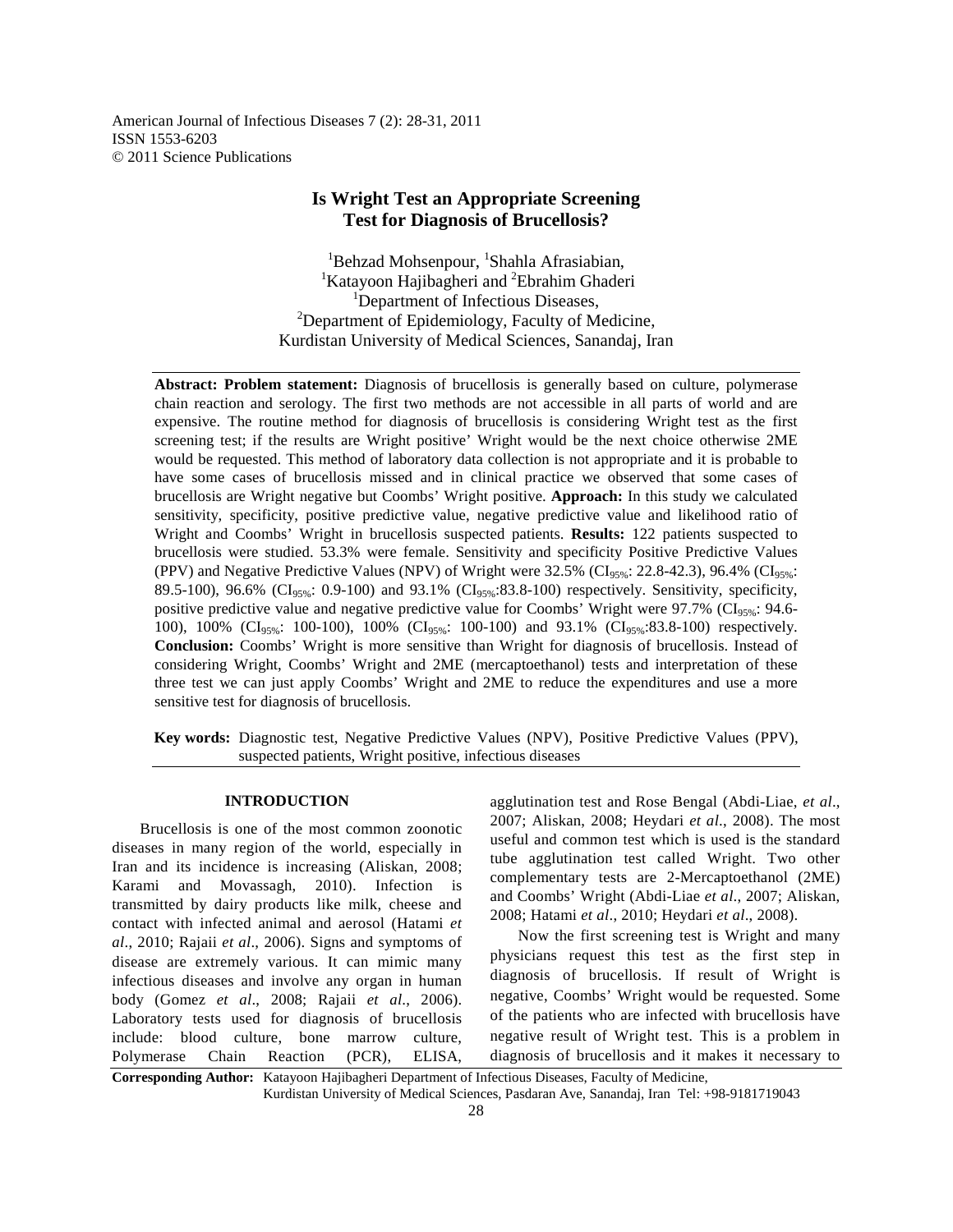have more laboratory tests and more cost for the patient. Now we believe that if a patient with signs and symptoms of brucellosis never received any treatment for the disease, through a single Coombs' Wright test his/her brucellosis could be diagnosed; because this test is as effective as Wright and in cases of chronic disease, presence of incomplete antibody or blocking antibody the test could be positive (Abdi-Liae *et al*., 2007; Afsharpaiman and Mamishi, 2008; Heydari *et al*., 2008; Karami and Movassagh, 2010).

 Thus we decided to do this study for finding the best screening test and to decrease the cost and number of unnecessary laboratory test through applying a single test and to prevent confusion in interpretation of tests.

## **MATERIALS AND METHODS**

 It is an analytical cross-sectional study. In this study 122 suspected patients to brucellosis who referred to infectious disease clinic were included. All patients were examined completely and results including past medical history, physical examination and laboratory data (Count Blood Cell, Wright, 2ME, Coombs' Wright, liver enzyme test and ESR) were recorded in a questionnaire. Definite diagnosis of brucellosis was achieved by clinical and laboratory findings. Leucopenia, anemia, thrombocytopenia were defined as WBC< 5000 cell/  $\mu$ L, hemoglobin < 13g dL1 in men or < 12 g dL1 in women and platelet <150000, respectively. Wright test was considered positive if its titer was equal or greater than 1/160 and Coombs' Wright was considered positive if its titer was equal or greater than 1/40 as recommended by Iranian National center of diseases control. The data was entered to SPSS version 11.5 software. Chisquare, Fisher exact and Mann-Whitney U tests were used for analyzing the data. Also, Sensitivity, specificity, positive predictive value, negative predictive value and Likelihood ratio for Wright and Coombs' Wright were calculated as shown below (Table 1).

Table 1: Method of diagnostic index calcultion

|                    | <b>Brucellosis</b> |  |  |
|--------------------|--------------------|--|--|
| Result of the test |                    |  |  |
|                    |                    |  |  |
|                    |                    |  |  |
|                    |                    |  |  |

We used these formula for calculating diagnostic indexes; Sensitivity: a/(a+c), Specificity: d/(b+d), Positive predictive value: a/(a+b), Negative predictive value: d/(c+d), Agreement: (a+d)/(a+b+c+d), Positive Likelihood ratio: sensitivity (1-specificity), Negative Likelihood ratio: (1-sensitivity)/ specificity

#### **RESULTS**

 Among 122 patients suspected to brucellosis, 65 (53.3%) were female and 70 (57.4%) were urban. The mean of age was  $40.2$  ( $\pm$ 17) years. The symptoms are presented in Table 1. There were no significant differences in symptoms between brucellosis and nonbrucellosis patients. Also, there were no significant differences between two groups in white blood cell, lymphocyte, neutrophil, monocyte and eosinophil. Leucopenia, anemia, thrombocytopenia were observed in 21.8, 21.7 and 10.8% of patients respectively (Table 2-4).

Table 2: Sex ratio, sign and symptom prevalence in two groups of study

|                 |            | Non-               |                    |               |
|-----------------|------------|--------------------|--------------------|---------------|
| Variable        |            | <b>brucellosis</b> | <b>Brucellosis</b> | P-value       |
| <b>Sex</b>      | Female     | 17 (63%)           | 45 (50.6%)         | 0.25          |
|                 | Male       | 10 (37%)           | 44 (49.4%)         |               |
| Fever           | No         | 15 (55.6%)         | 27 (32.1%)         | 0.03          |
|                 | <b>Yes</b> | 12 (44.4%)         | 57 (67.9%)         |               |
| Sweating        | No         | 11 (42.3%)         | 27 (32.9%)         | 0.38          |
|                 | Yes        | 15 (57.7%)         | 55 (67.1%)         |               |
| Anorexia        | No         | 17 (65.4%)         | 37 (44.6%)         | 0.06          |
|                 | <b>Yes</b> | 9(34.6%)           | 46 (55.4%)         |               |
| Myalgia         | No         | 5(18.5%)           | 12 (14.5%)         | 0.61          |
|                 | <b>Yes</b> | 22 (81.5%)         | 71 (85.5%)         |               |
| Chill           | No         | 16 (59.3%)         | 44 (53%)           | 0.57          |
|                 | <b>Yes</b> | 11 (40.7%)         | 39 (47%)           |               |
| Headache        | No         | $8(29.6\%)$        | 30 (35.7%)         | 0.56          |
|                 | Yes        | 19 (70.4%)         | 54 (64.7%)         |               |
| Vomiting        | No.        | 25 (92.6%)         | 81 (94.2%)         | $0.67\dagger$ |
|                 | <b>Yes</b> | $2(7.4\%)$         | $5(5.8\%)$         |               |
| Constipation    | No         | 23 (85.2%)         | 68 (81%)           | $0.62\dagger$ |
|                 | Yes        | $4(14.8\%)$        | 16 (19%)           |               |
| Lymphadenopathy | No         | 26 (96.3%)         | 79 (95.2%)         | $0.8 +$       |
|                 | Yes        | $1(3.7\%)$         | $4(4.8\%)$         |               |
| Splenomegaly    | No         | 27 (100%)          | 77 (93.9%)         | $0.19\dagger$ |
|                 | Yes        | $\Omega$           | $5(6.1\%)$         |               |
| Cough           | No         | 21 (77.8%)         | 65 (76.5%)         | 0.89          |
|                 | Yes        | 6(22.2%)           | 20 (23.5%)         |               |
| Low back pain   | No         | $4(14.8\%)$        | 13 (15.3%)         | $0.95\dagger$ |
|                 | Yes        | 23 (85.2%)         | 72 (84.7%)         |               |
| Pelvic pain     | No         | $4(14.8\%)$        | 22 (26.2%)         | $0.3\dagger$  |
|                 | Yes        | 23 (85.2%)         | 62 (73.8%)         |               |

†Fisher exact test was used for analysing.

Table 3: Median (Minimum – Maximum) of laboratory data finding (complete blood count) in two groups of study

|                           | Non-brucellosis                   | <b>Brucellosis</b> | P-value |
|---------------------------|-----------------------------------|--------------------|---------|
|                           | White blood cell 6300(4000-21000) | 6700 (2500-14000)  | 0.91    |
| Lymphocyte (%) 37 (10-60) |                                   | 38 (17-70)         | 0.27    |
| Neutrophil (%)            | $60(38-90)$                       | 58 (27-80)         | 0.24    |
| Monocyte $(\%)$           | $1(0-2)$                          | $0(0-10)$          | 0.17    |
| Eosinophil (%)            | $0(0-5)$                          | $1(0-9)$           | 0.13    |

Mann-Whitney U test was used for analysing.

Table 4: Frequency and percentage of leucopenia, anemia and thrombocytopenia in brucellosis patients

| Variable         | No patients | Frequency $(\%)$ |
|------------------|-------------|------------------|
| Leucopenia       | 87          | 19 (21.8%)       |
| Anemia           | 83          | 18 (21.7%)       |
| Thrombocytopenia | 83          | $9(10.8\%)$      |

Leucopenia: WBC<5000: Anemia: Hb< 13 in male or <12 in female: Thrombocytopenia: PLT<150000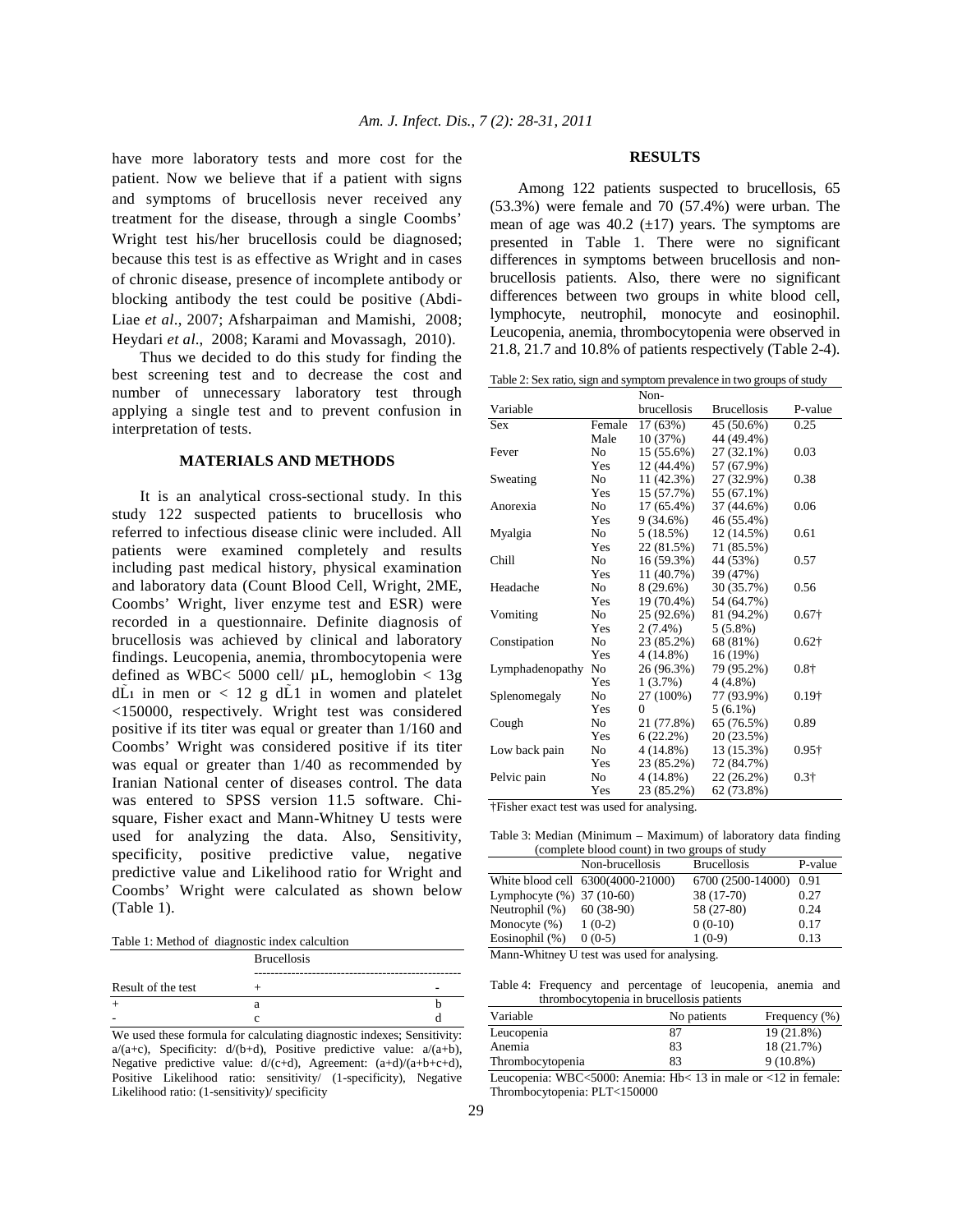Table 5: Diagnostic index of Wright test in diagnosis of patients suspected to brucellosis

| ------ |          |                    |          |
|--------|----------|--------------------|----------|
|        |          | <b>Brucellosis</b> |          |
|        |          | Positive           | Negative |
|        |          |                    |          |
| Wright | Positive | 29                 |          |
|        | Negative | 60                 | 77       |

Sensitivity= 32.5% (CI<sub>95%</sub>: 22.8-42.3): Specificity= 96.4% (CI<sub>95%</sub>: 89.5-100): Positive Predictive Value (PPV) = 96.6% (CI<sub>95%</sub>: 0.9-100): Negative Predictive Value (NPV) =  $31\%$  (CI<sub>95%</sub>:21.3-40.7): False Negative: 67.4% (CI95%: 49.7-85.1): False Positive: 0.035: Positive Likelihood Ratio: 9.12 (CI<sub>95%</sub>: 1.3-63.98): Negative Likelihood Ratio: 0.7 (CI95%: 0.59-0.82)

Table 6: Diagnostic index of Coombs' Wright test in diagnosis of patients suspected to brucellosis

|                         |          | <b>Brucellosis</b> |          |
|-------------------------|----------|--------------------|----------|
|                         |          | Positive           | Negative |
| Coombs' Wright Positive |          | 87                 |          |
|                         | Negative |                    |          |

Sensitivity = 97.7% (CI<sub>95%</sub>: 94.6-100): Specificity= 100% (CI<sub>95%</sub>: 100-100): Positive Predictive Value (PPV) =  $100\%$  (CI<sub>95%</sub>: 100-100): Negative Predictive Value (NPV) =  $93.1\%$  (CI<sub>95%</sub>:83.8-100): False Negative: 2.2% (CI: 0-7.8): False Positive: 0: Positive Likelihood Ratio: Infinity: Negative Likelihood Ratio: 0.022 (CI95%: 0.005-0.088)

 Sensitivity and specificity of Wright were respectively 32.5% (CI<sub>95%</sub>: 22.8-42.3) and 96.4% (CI<sub>95%</sub>: 89.5-100). The Positive Predictive Value (PPV) and Negative Predictive Value (NPV) were  $96.6\%$  (CI<sub>95%</sub>: 0.9-100) and 93.1% (CI<sub>95%</sub>:83.8-100), respectively (Table 4).

 Sensitivity, specificity, positive predictive value and negative predictive value for Coombs' Wright were 97.7% ( $CI_{95\%}$ : 94.6-100), 100% ( $CI_{95\%}$ : 100-100), 100% (CI<sub>95%</sub>: 100-100) and 93.1% (CI<sub>95%</sub>:83.8-100), respectively (Table 5 and 6).

#### **DISCUSSION**

 In our study 65 persons (53.3%) were female. In other study incidence of brucellosis in females were reported as 64% (Hatami *et al*., 2010), 88% (Gomez *et al*., 2008), 34.02% (Abdi-Liae *et al*., 2007) and 34.1% (Afsharpaiman and Mamishi, 2008). High frequency of brucellosis among women in our study is the result of higher frequency of women's contact with cattle and dairy products (production of dairies like cheese, butter and so on is done by women). 57.4% of our patients were urban and in other studies this rating was 12% (Gomez *et al*., 2008) and 41% (Afsharpaiman and Mamishi, 2008). Using non-pasteurized dairy products is a popular behavior among urban people in this region and some patients have double living sites (urban and rural), because of these factors brucellosis is a common zoonotic disease. The mean age of patients were  $40.2(\pm 17)$ . In another study the mean age of patients was 41(Gomez *et al*., 2008) and range of patient's age was somehow similar to our study. Myalgia was the most common symptom and was seen in 85.5% of patients and low backache was the second most common symptom (84.7%). In the other study fever 52.9% (Abdi-Liae *et al*., 2007), arthritis and arthralgia 79.5% (Afsharpaiman and Mamishi, 2008), fever 83.8% (Hajia *et al*., 2009) were the most common symptom.

 Leucopenia, anemia and thrombocytopenia were observed in 21.8%, 21.7% and 10.8% of our patients, respectively. In other study leucopenia was reported differently from 13.6% to 31.8% (Abdi-Liae *et al*., 2007; Afsharpaiman and Mamishi, 2008; Hatami *et al*., 2010), anemia was reported as 43.5% (Abdi-Liae *et al*., 2007), 56.8% (Afsharpaiman and Mamishi, 2008) and thrombocytopenia was reported as 12.5% (Abdi-Liae *et al*., 2007) and 9.1% (Afsharpaiman and Mamishi, 2008). These differences can be related to race, diet and other environmental factors in different regions.

 In our study Wright test was considered positive if its titer was equal or greater than 1/160. Coombs' Wright was considered positive if its titer was equal or greater than 1/40. In other study titer 1/80 and 1/160 (Karami and Movassagh 2010), 1/80 and 1/80 (Hatami *et al*., 2010), 1/80 and both titers of 1/80 (Abdi-Liae *et al*., 2007) and 1/40 (Hajia *et al*., 2009) for Wright and Coombs' Wright respectively were considered positive. Like the other study and based on recommendation of CDC of Iran we selected Wright of 1/160 and Coombs' Wright of 1/40 as positive.

 In our study sensitivity, specificity, positive predictive value and negative predictive value were 32.5, 96.4, 966 and 93.1%, respectively. Taleski *et al*. (2002) study the sensitivity of Wright and Coombs' Wright were 84 and 86%. The specificity of Wright and Coombs' Wright were 100% for both methods. In the other study Wright were positive in all cases except one and Coombs' Wrights were positive in all cases (Rajaii *et al*., 2006). In two other studies titers of Coombs' Wright were more than Wright (Gomez *et al*., 2008; Heydari *et al*., 2008). In one study sensitivity of Wright and Coombs' Wright were 97.7 and 100% respectively (Afsharpaiman and Mamishi, 2008).

 Culture is the gold standard of diagnosis of brucellosis (Lucero *et al*., 2007; Araja and Awar, 1997; Hajia *et al*., 2007; 2009; Taleski *et al*., 2002), but this method is difficult and time-consuming (Parizadeh *et al*., 2009; Rajaii *et al*., 2006; Taleski *et al*., 2002) and its sensitivity is reported as 10-30% (Kazemi *et al*., 2008; Parizadeh *et al*., 2009). Therefore we consider clinical, serology and responses to treatment as definite definition.